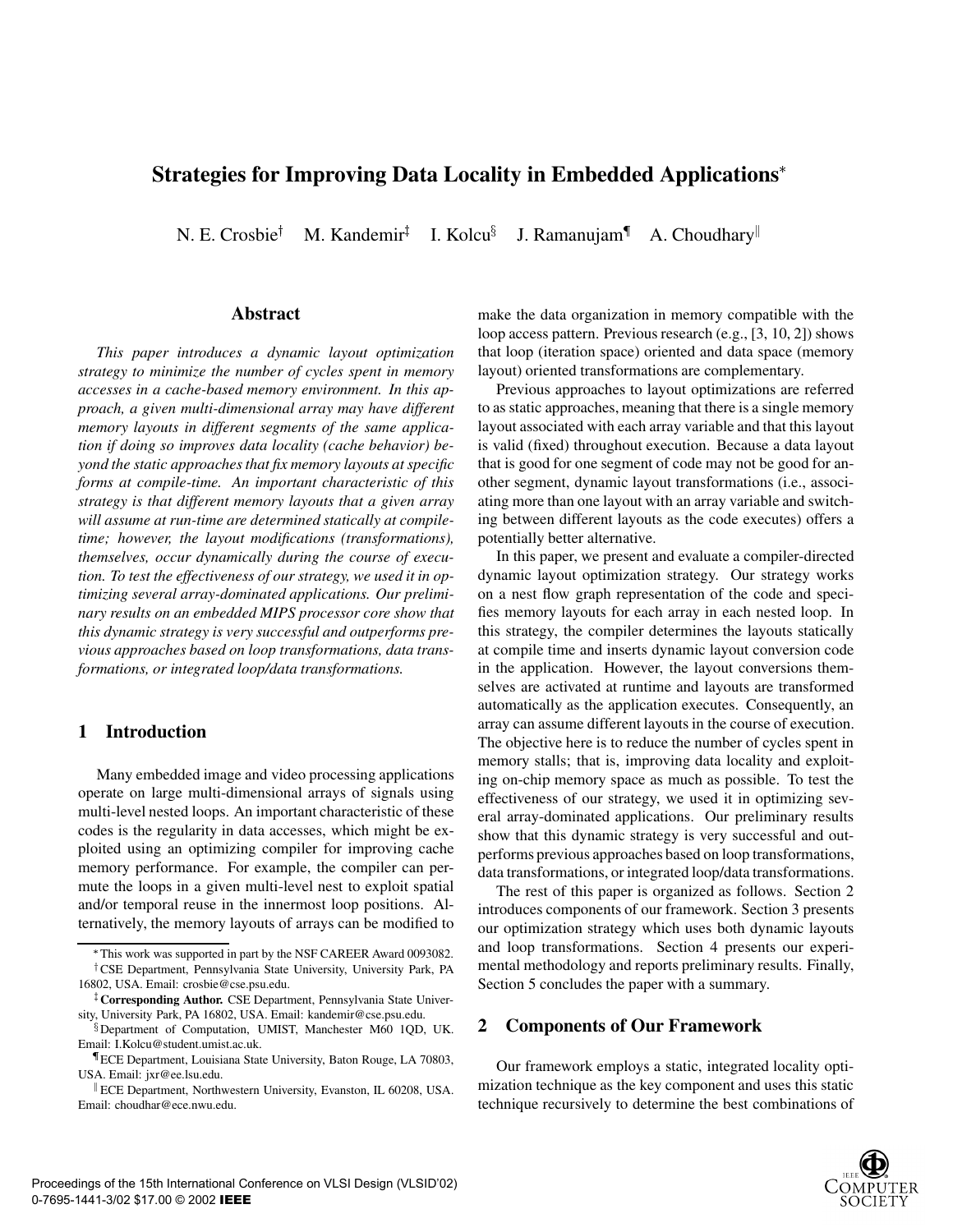local loop transformation and local memory layouts. What we exactly mean by local will become clear later in the paper. In this static approach, the key to optimizing cache locality is to apply loop transformations for exploiting one type of locality and data transformations for a different type of locality. Specifically, the existing loop transformation theory [14] is specialized for optimizing temporal locality. To achieve this, the compiler needs to detect the amount of potential temporal locality in a loop nest and to come up with a suitable loop transformation matrix to exploit that amount. After this process, the references within the loop nest are divided into two groups: the ones with optimized temporal locality, and the ones that do not exhibit temporal locality. For the latter group of references, we apply data layout transformations to enhance their spatial locality.

To handle the case where there are multiple independent nested loops, the static approach uses profile data and optimizes one nest at a time, starting with the most costly (most important) nest. After optimizing each nest, new layouts are determined (for arrays whose layouts have not been determined so far) and these new layouts along with the old ones are propagated to the remaining (yet to be optimized) nests. In other words, the static optimization technique can be made to target at one, two, or more nests at a time. This framework can employ row-major and column-major layouts, higherdimensional equivalents of them, and more general linear layouts such as diagonal layouts. Further details of the static approach are beyond the scope of this paper and can be found in [7].

Our dynamic optimization technique also employs a cache miss estimation technique. Our current implementation uses the approach discussed in Carr et al. [4] with three modifications. First, unlike the original approach, the enhanced version can estimate the number of misses when different arrays have different memory layouts. Second, the write misses are also included in miss calculation. Third, we also take the contribution of conflict misses into account using the technique proposed by Sarkar et al. [13]. The details of cache miss estimation techniques can be found in references [4, 13]. We are working on integrating the cache-miss-equation technique due to Ghosh et al. [6] into our framework.

## **3 Dynamic Layout Optimization**

#### **3.1 Nest Flow Graph**

Our optimization strategy uses a procedure representation called Nest Flow Graph (NFG). An NFG is a directed graph  $G(V, E)$  where each node  $v_i \in V$  represents a nest, and a directed edge  $e_{ij} = (v_i, v_j)$  from  $v_i$  to  $v_j$  indicates that there exists a flow of control from the nest represented by  $v_i$  to the



**Figure 1. (a) An example NFG (nest flow graph). (b-f) Clusters at different levels.**

nest represented by  $v_j$ .<sup>1</sup> Note that this control flow might be because of an explicit jump (to  $v_j$ ) from within or immediately after the nest represented by  $v_i$ , or because of the fact that  $v_i$  immediately follows  $v_i$ . In a sense, an NFG is a coarse-grain control flow graph (CFG), the difference being that each node in an NFG corresponds to a nest instead of a basic block (as in the case of CFG).

Figure  $1(a)$  shows an NFG which consists of six separate loop nests, denoted using  $v_0$ ,  $v_1$ ,  $v_2$ ,  $v_3$ ,  $v_4$ , and  $v_5$ . Note that a path in the NFG indicates a possible execution order for nests. The two nodes involved in a cycle in NFG (e.g.,  $v_1$  and  $v_2$  in Figure 1(a)) indicate that there is a loop other than for-loop (e.g., constructed using a while loop or explicit jumps) in the code that encloses the corresponding nests. While it is also possible to build a weighted NFG where the NFG edges are annotated estimated execution frequencies (obtained through static compiler analysis or profile data where available), in this paper, we employ an unweighted NFG. It should be noted, however, that adopting a weighted NFG can greatly impact the success of our dynamic optimizer. We intend to employ a weighted NFG in our future work on this topic.

It is important to note that the nodes in the NFG represent perfectly-nested nests (i.e., the nests where all nonloop statements reside in the innermost position). A preprocessing step in our compiler uses loop distribution, loop fusion, and code sinking [14] to convert imperfectly nested loops to perfectly-nested one.

<sup>&</sup>lt;sup>1</sup>In the remainder of this paper, we use  $v_i$  to refer to both a node in the NFG and the corresponding nest in the code.

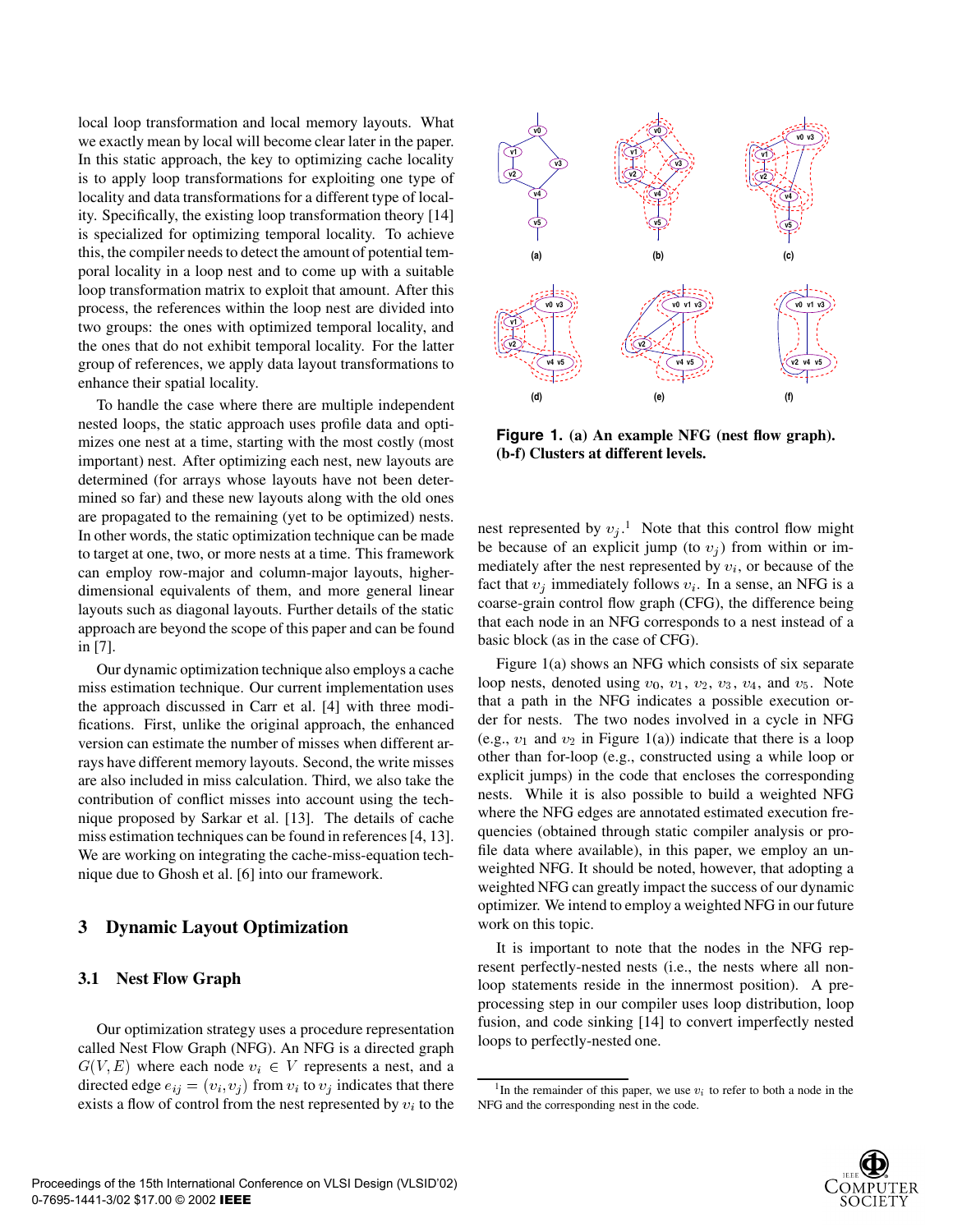#### **3.2 Iterative Algorithm**

Our dynamic optimization algorithm starts by calling the static optimizer for each nest separately. The static optimizer then determines for each nest a suitable loop transformation and accompanying memory layouts for the arrays referenced in it. It also inserts explicit layout conversion loops between nests. As an example, consider again the NFG given in Figure 1(a). Let us assume that after optimizing  $v_0$  we find that, for two arrays accessed in this nest, the best memory layouts are row-major and column-major. Assume further that the corresponding layouts for the same arrays in  $v_3$  are columnmajor and diagonal, respectively. Consequently, we need to transform (using layout conversion loops) the layout of the first array from row-major to column-major and that of the second from column-major to diagonal between these two nests (i.e., along the edge  $(v_0, v_3)$  in Figure 1(a)). Depending on the dimentionalities and sizes of the arrays, these conversions can be done using a single nest or two separate nests (one per array).

It should be noted that at this point we have an optimized code of fine-granularity; that is, each nest works with the best memory layouts (and loop transformation) when considered in isolation. Such layouts and loop transformations are called *local* in this paper as they are obtained considering only a single nest, without taking into account the coupling between nests (due to common arrays accessed). While such a fine-granularity scheme can generate the best result when nests are considered in isolation, the cost of layout conversion loops can easily offset the potential benefits. Note that layout conversion loops incur two major overheads. First, they consume precious CPU cycles in copying elements from one array to another (as explained later in the paper). In particular, in machines without fast memory-to-memory support, such copies can be quite costly. Second, they incur a memory overhead. This last overhead manifests itself in two ways. First, a significant number of cache misses can be experienced during copying itself. Second, copying can pollute the cache. This is particularly true if the array with the new layout is not used immediately after copying. Because of these reasons, it might be a good idea to perform as few explicit layout conversions as possible. What this means is that, whenever possible, the same layout should be used for the same array. Therefore, there is an tradeoff between local optimization (best local layouts, and layout transformations with conversion overhead) and global optimization (no conversion overhead but potentially locally suboptimal layouts). Note that the extreme case (coarse-granular optimization) with a single layout per array throughout the program execution corresponds to the static optimizer (when targeted the entire procedure).

The objective of our optimization strategy is to strike a balance between the local optimizations and the global view.

That is, on one hand, we try to make sure that each nest executes with the best possible combination of memory layouts and loop order; on the other hand, we would like to minimize the number of layout conversion loops.

Next, we informally describe how we achieve this objective. We start with the fine-granular code and try to eliminate the conversion loops iteratively (only) if doing so improves the overall (procedure-wide) performance. To eliminate the conversion loops, our strategy is to increase the scope of local optimization. To illustrate the approach using a specific example, let us consider the NFG depicted in Figure 1(a) once more. Let us also assume that we have already run the static optimizer for each nest and the layout conversion loops have been determined. In the next step, our dynamic strategy clusters the nests into groups of two. Two nests (two nodes)  $v_i$ and  $v_j$  are placed into the same cluster (named  $v_i v_j$ ) if there exists an edge  $(v_i, v_j)$  between them. Note that a given nest may belong to multiple clusters. After that, the number of cache misses for each cluster  $v_i v_j$  is estimated. Then, we focus on the cluster with the maximum number of misses. It should be emphasized that the misses in a cluster  $v_i v_j$  has three components: (i) misses due to  $v_i$  (denoted  $m_i$ ); (ii) misses due to  $v_i$  (denoted  $m_i$ ); and (iii) misses due to the layout conversion loop(s) between  $v_i$  and  $v_j$  (denoted  $m_{i \to j}$ ). Note that, as far as the compiler's view of the code is concerned, this cluster is the one which is responsible from the largest portion of the overall cache misses of the application (after the application of the static optimizer). Next, we optimize this cluster, which consists of two nests, using the static optimizer but considering the original (untransformed) forms of the nests and layouts. Using the miss estimator, we then calculate the number of misses of this optimized cluster,  $m_{ij}$ . Subsequently, we check if the following condition holds:

$$
m_{ij} < m_i + m_j + m_{i \to j} \tag{1}
$$

If it does, what this means is that it is better to consider  $v_i$  and  $v_i$  together as a cluster and optimize them using the static optimizer, instead of optimizing each of them separately and using layout conversion loop(s) between them. The compiler then updates the NFG in question to reflect this fact and applies the same strategy recursively to the updated NFG. Returning to our example, Figure 1(b) shows the clusters for the NFG in Figure 1(a). Let us assume now that the cluster  $v_0v_3$  is the one with the highest number of misses. Consequently, using the expression (1), the compiler checks whether  $m_{03} < m_0 + m_3 + m_{0\rightarrow 3}$  holds true. If so,  $v_0$  and  $v_3$ are optimized together as a cluster (using the original forms of the nests). It then updates the NFG as follows.  $v_0$  and  $v_3$  are combined into a single node, and all incoming (outgoing) edges to (from) the original nodes  $v_0$  and  $v_3$  are connected to the new node (denoted  $v_0v_3$ ). The dynamic optimizer proceeds recursively by considering this updated NFG. It first clusters the nodes (including the new combined node)

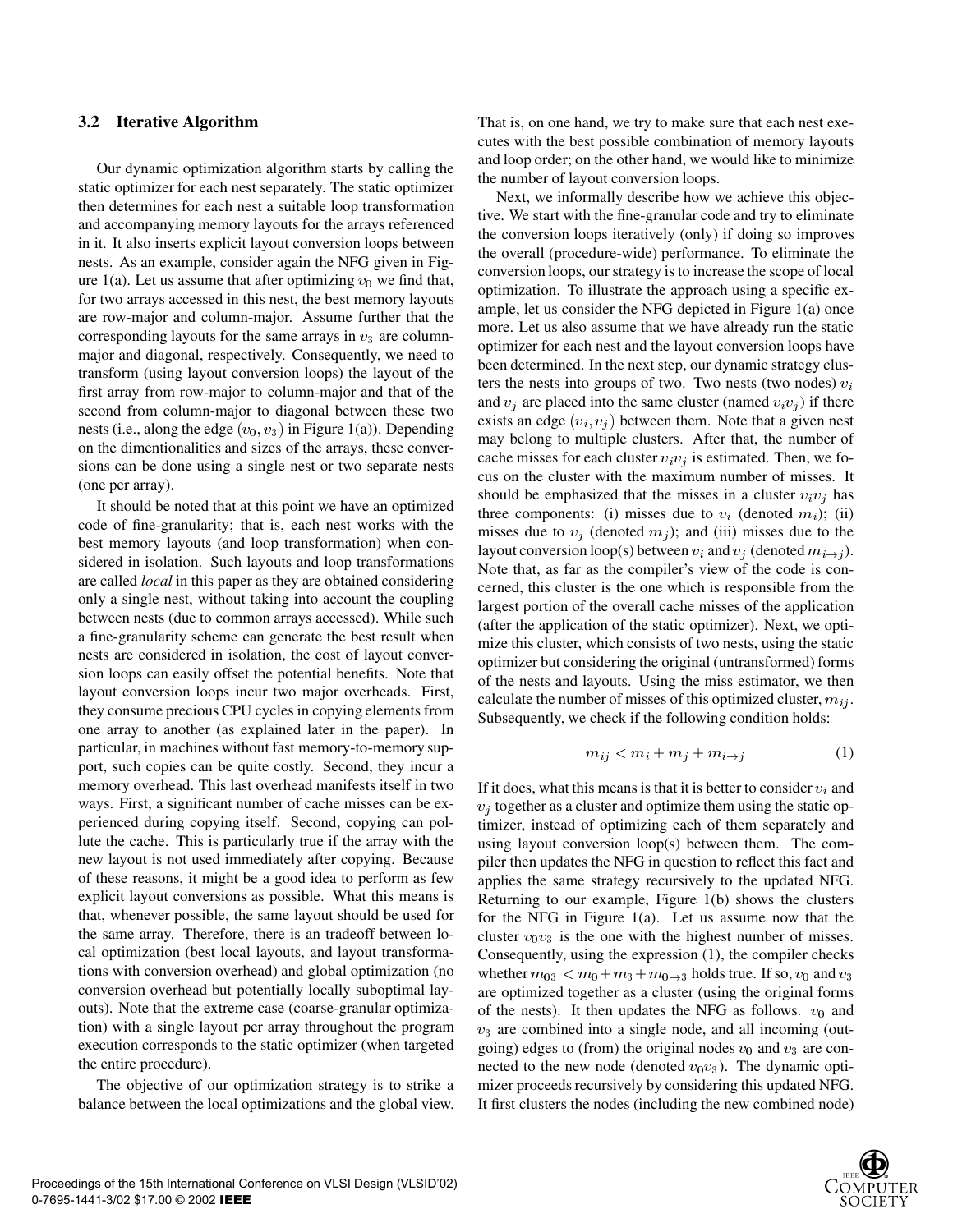as shown in Figure  $1(c)$  and computes the number of misses for each cluster. Let us assume that  $v_4v_5$  is the new cluster with the maximum number of cache misses. The compiler then checks whether the expression  $m_{45} < m_4 + m_5 + m_{4 \to 5}$ holds true. If it does, nodes  $v_4$  and  $v_5$  (the original nests) are optimized together, the NFG is updated, and the optimization process proceeds recursively. Figures 1(d) through (f) show a possible progress of our dynamic optimizer.

There are several important points to note here. First, if at any point in the program, the inequality (1) is not satisfied, the compiler considers the cluster with the second highest number of misses and checks the validity of the inequality (1) for that cluster, and so on. If, when working on a given NFG, the inequality given by (1) is not satisfied for any cluster, then the dynamic optimization algorithm terminates and returns the current NFG with transformed arrays and loops as output. Second, when computing the number of misses for a cluster, we always consider the original forms of the nests involved and optimize them collectively using the static optimizer summarized earlier. Third, it should be noted that, depending on the degree of coupling between nests, different loop transformations might be selected when a given nest is optimized individually and when it is optimized as part of a cluster. This is because the nests in a given cluster are, in general, coupled as they might manipulate common arrays. Recall that the static optimizer finds both the loop transformations and (static) memory layouts which are most suitable for a given code fragment (which might consist of a single or multiple nests), and when multiple nests are involved, it takes coupling between nests into account by propagating memory layouts between them. A sketch of the dynamic optimizer is given in Figure 2. The algorithm stops when the variable progress remains false during an entire execution of the innermost loop.

## **3.3 Conversion Code Placement**

An important issue in implementing dynamic layout optimizations is deciding where to place the code to change from one layout to another (i.e., layout conversion loops). As mentioned earlier, a conversion loop changes an array layout from one form to another. In our current approach, for each array to be layout-transformed, we use two arrays to implement this idea. The first of these is the original array whose memory layout is to be transformed and the second one is the new array which will represent the layout transformed version of the original array.

There are two objectives in selecting the point to insert the layout conversion code (nest). First, we would like to minimize the number of conversion codes. This is because the conversion code is pure overhead and should be optimized away as much as possible. In our current implementation, we achieve this by (i) not inserting a conversion code unINPUT: An array-dominated procedure OUTPUT: Optimized procedure with transformed loops and memory layouts **begin** pre-process code to convert imperfectly-nested loops to perfect nests; build NFG; for each nest  $v_i$  do optimize  $v_i$  using the static optimizer; estimate the number of misses of  $v_i$  (denoted  $m_i$ ); endfor progress = true; while(progress is true) do progress = false; **L**: cluster the current NFG into groups of two; order the clusters in a set S according to decreasing value of  $m_i + m_j + m_{i \to j}$ ; for each cluster  $v_i v_j$  in S (starting from top) do optimize the original forms of  $v_i$  and  $v_j$  together using the static optimizer; compute the number of misses  $m_{ij}$ ; if  $(m_{ij} < m_i + m_j + m_{i \to j})$  then update the NFG; progress = true; goto **L**; endif; endfor; endwhile; insert the layout conversion loops and optimize them; **end**

**Figure 2. Dynamic locality optimizer.**

less it is necessary and (ii) trying to perform multiple layout conversions (associated with multiple arrays) using the same conversion nest. The second objective is to place the conversion code as late as possible in the code. The reason for this is that it might be possible that (because of the flow of control imposed by conditional program constructs) a conversion code would not be executed at all. It should be noted that, in some cases, placing the conversion code early in the application code might result in this code being unnecessarily executed.



**Figure 3. Percentage execution time improvements for different versions.**

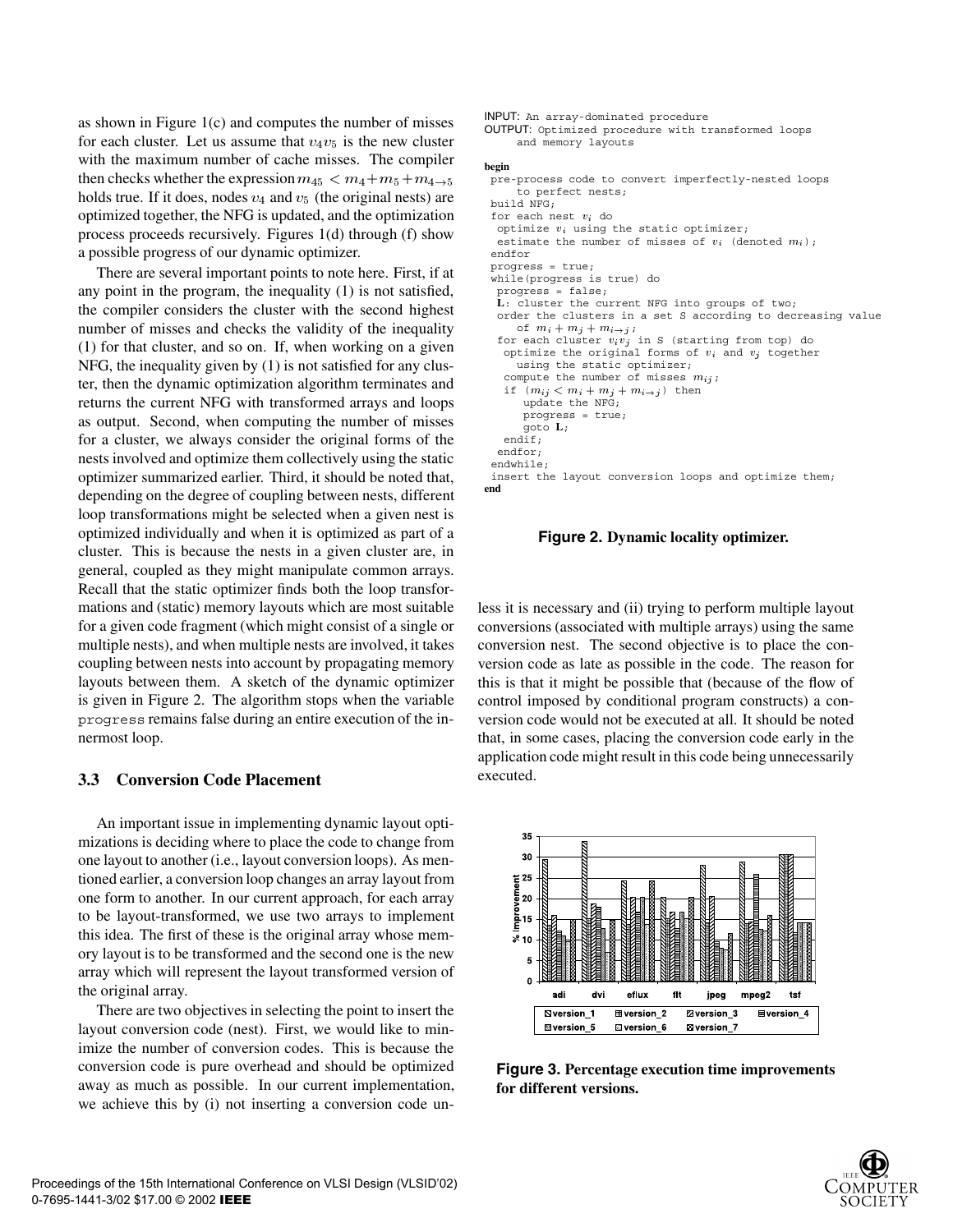# **4 Experiments**

#### **4.1 Implementation and Methodology**

To evaluate the effectiveness of our approach and compare it to other compiler-based techniques for improving locality, we used seven complete application codes. adi is an alternate direction integration code; dvi is a speech decompression algorithm; elux and tsf are two benchmark codes from Perfect Club;  $f \perp t$  is a multi-phase filtering algorithm; jpeg is an image compression code; and finally, mpeg2 is a player for MPEG-2 video bit-streams.

We used seven versions of each application code.  $version<sub>1</sub>$  is the code obtained using the dynamic optimization strategy discussed in this paper.  $version_2$  is the finegranular approach to dynamic optimization, where each nest is optimized individually and the layout conversion loops are inserted between nests whenever necessary.  $version_3$  is the other extreme where the entire procedure is optimized as a single monolithic code using both loop and data layout transformations. This is the output of the static optimizer discussed in [7] (when targeted the entire code). Note that all these three versions use both loop and data layout transformations.  $version<sub>4</sub>$  is the result of classical loop optimizer which uses both unimodular loop transformations (e.g., loop permutation) and non-unimodular loop transformations such as tiling and unrolling. The details of this version can be found in [9]. Note that this version does not employ any data transformation. The remaining versions use only data (memory layout) transformations and no loop transformations.  $version_5$  is similar to  $version_3$  except that it does not use any loop transformation. It is a static approach and selects a single layout for each array considering the whole procedure at once.  $version_6$  is the fine granular form of  $version<sub>5</sub>$ . It selects the optimal layouts for each nest and inserts layout conversion code between nests (where necessary). It is different from  $version_2$  in the sense that it does not apply any loop transformation. Finally,  $version_7$  is the layout transform-only version of our approach ( $version_1$ ). Note that in all versions, the layout conversion loops (if any) are optimized exactly the same way; therefore, the differences between performances of different versions are due to respective high-level optimization strategies.

All results presented in the next subsection are obtained using an in-house execution-driven simulator that simulates an embedded MIPS processor core (5Kf). 5Kf is a synthesizable 64-bit processor core with an integrated FPU. It has a six-stage, high-performance integer pipeline optimized for SoC design that allows most instructions to execute in 1 cycle and individually configurable instruction and data caches. The default configuration contains separate 8KB instruction and data caches. Both caches are two-way set-associative and have a line (block) size of 32 bytes. The simulator takes a C



**Figure 4. Contribution of conversion code misses.**

code as input, simulates its execution, and produces statistics including hit/miss behavior and execution time.

## **4.2 Results**

Figure 3 shows the execution time improvements brought about by different versions over the original code without any optimization. We observe that average improvements due to version<sub>1</sub> through version<sub>7</sub> are 27.9%, 16.6%, 19.6%, 15.2%, 13.7%, 11.3%, and 16.5%, respectively, showing that our dynamic optimization strategy outperforms the other versions. In fact, we see that, except for one case (tsf), our strategy generates the best results for all benchmarks. In tsf, our approach, the coarse-granular (procedure-wide single layout), and the fine-granular strategy generated the same result. It can also be seen that in two codes, namely, eflux and flt, the loop transformation part of our strategy did not bring any additional benefit over the data layout transformation part. Therefore, in these two codes,  $version<sub>1</sub>, version<sub>2</sub>, and version<sub>3</sub> resulted in the same code$ as version<sub>7</sub>, version<sub>6</sub>, and version<sub>5</sub>, respectively. In the remaining benchmarks, we observe a clear superiority of our optimization strategy over others. We also observe that  $version_3$  performed better than  $version_2$ . This is due to the excessive performance bottleneck exhibited by the layout conversion codes in the fine-granular optimization strategy. It should also be mentioned that the cache miss improvements due to  $version_1$  to  $version_7$  are 34.4%, 23.0%, 26.1%, 20.4%, 21.4%, 17.8%, and 21.1%, respectively.

To study this last point further, Figure 4 gives the percentage of overall cache misses due to layout conversion loops in version<sub>1</sub> and version<sub>2</sub>. It can be seen that in version<sub>1</sub> these misses constitute only 8.4% (on an average) whereas the corresponding number for  $version_2$  is 20.3%. This result indicates that it is extremely important to adopt a global view in layout-optimizing a given code.

As discussed in previous section, it might also be critical to optimize the layout conversion loops as much as possible. To evaluate this issue quantitatively, we also experi-